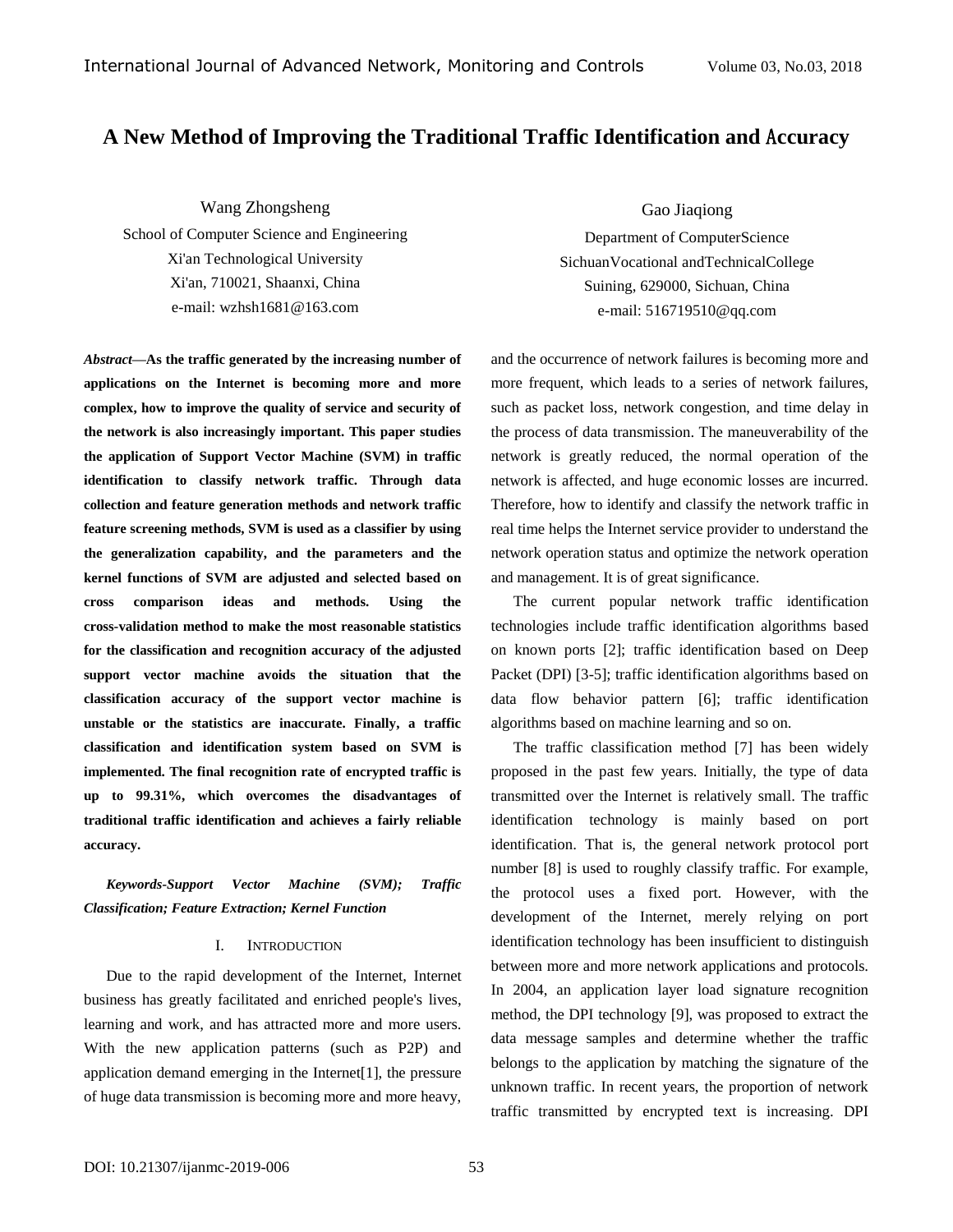technology has been powerless for this part of the traffic. At present, the method of network traffic recognition based on machine learning [9] shows a higher accuracy.

Machine learning is an important tool for the study of network traffic identification. Dong S and others described the current popular machine learning method [10]. After comparing and evaluating the clustering algorithm [11], it was found that the feature selection algorithm [12] was better for supervised machine learning[13,14]. DBSCAN algorithm [15] of unsupervised clustering algorithm has higher precision.

Since the development of a complete classification architecture [16] for real-time work on high-capacity links is limited, Este A[18] and others after demonstrating the computational time and the optimization steps required to handle different traffic traces, used machine learning techniques(SVM model[17]) to improve system performance and enable real-time traffic identification for high-speed networks. Zhao X proposed a P2P network traffic classification method based on support vector machine [19], using a statistical principle to divide the network traffic of four different types of P2P traffic applications (file sharing BitTorrent, media streaming PPLive, Internet phone Skype, instant messaging MSN), and studied network traffic statistics and SVM methods. The overall framework of P2P traffic classification based on SVM was introduced, how to obtain traffic samples and processing methods were described, and the traffic classifier was constructed, with an average accuracy of 92.38%.

Bernaille L and others divided the traffic classification mechanism into two phases [20]: offline learning and online classification. The offline learning stage uses the kMeans method [21,22,23] to divide the original traffic and give a description of each cluster and its application type; the online learning stage determines the application type of the new traffic according to the learning knowledge.

Ye M proposed a new method of identifying P2P traffic through data transmission behavior of P2P applications [24]. The data downloaded from the P2P host finds the shared data of the download stream and the online upload stream, and proposes a content-based partitioning scheme to divide the stream into data blocks.

Based on the above viewpoints and taking into account the excellent performance of machine learning and SVM in solving P2P traffic classification problems [25-29], this paper proposes a network traffic two classification method based on SVM. which is used to complete the network flow parameters obtained from the packet header after network traffic collection to classify Internet traffic into a wide range of application categories. In the selection process of feature vectors, it should be suitable for SVM algorithm and try to calculate independently of the protocol and port. Therefore, in this paper, we choose the number of packets, size characteristics, data flow time characteristics, flag bits and other information as a preliminary feature vector, through a plurality of classifier selection methods to obtain the optimized feature set. It is used to implement the initial identification of normal traffic in the network, reducing the workload of the feature value matching module, improving the efficiency of the network traffic identification system, and comparing with the method of identifying network traffic that only adopts the feature value matching. The experimental results using the traffic from the campus backbone network show that 99.31% accuracy can be achieved through regular biased training and test samples. When using bias-free training and test samples of the same feature set, an accuracy of 96.12% can be achieved. In addition, since all feature parameters can be calculated from the packet header, the proposed method is also applicable to encrypted network traffic.

## II. PROPOSED METHOD

#### *A. Support Vector Machine (SVM) model*

SVM is a machine learning method that is based on one of the statistical algorithms with good generalization ability. It is mainly used to solve small samples. The feature vectors of the data stream in the network are more or less, and too many features will affect the efficiency and accuracy of the SVM algorithm. Therefore, to reduce redundant features, feature combinations with high discrimination are selected as feature vectors. After completing the support vector machine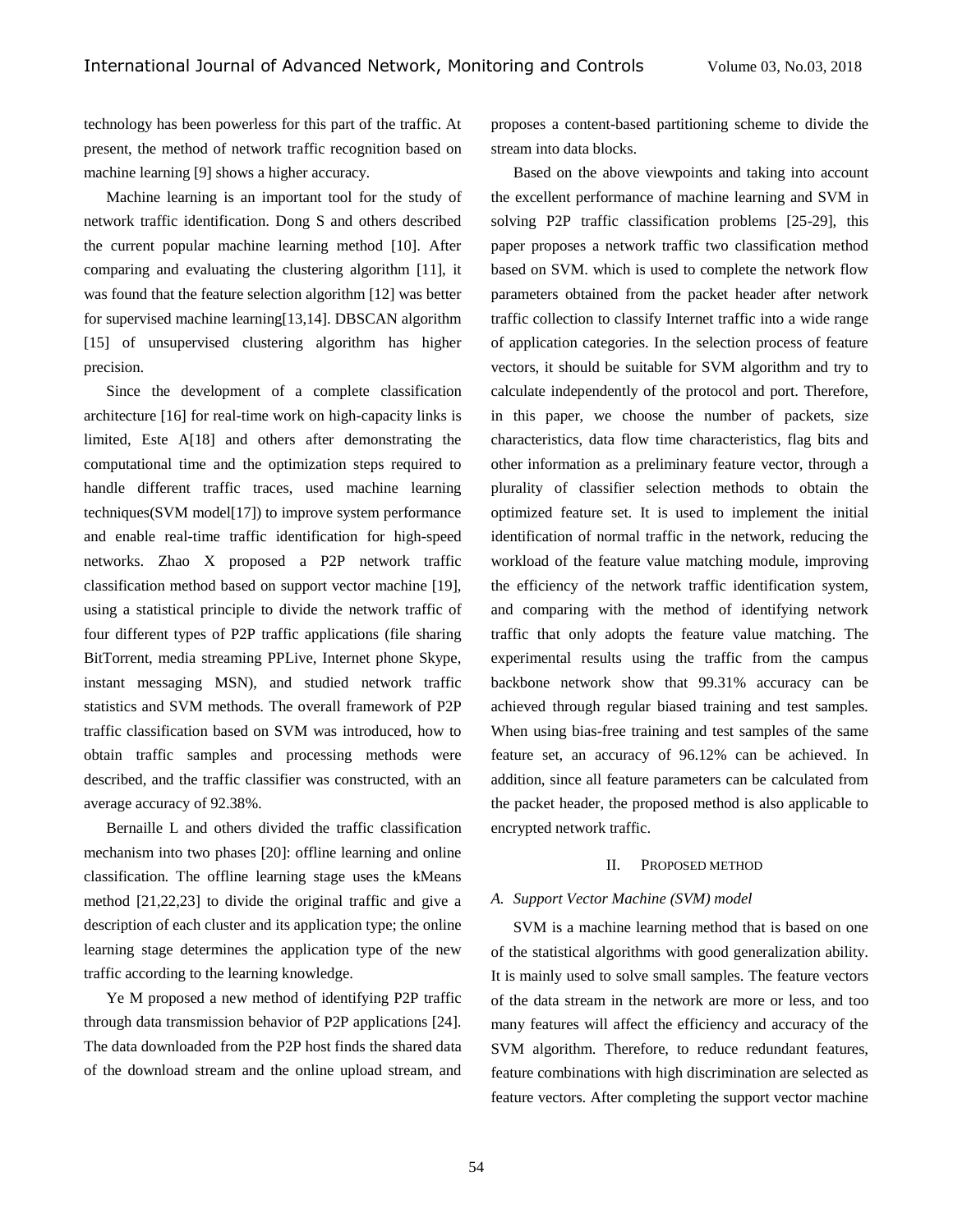network traffic classification identification code, statistics and evaluation of the operating efficiency and accuracy of the results are also required.

The identification of network traffic is essentially a pattern classification process and is mainly divided into the following three points:

*1)* Converting the actual problem into the high-dimensional feature space through the kernel function, so that in the high-level space, the hyperplane can be used to classify the data, and the classification decision function is constructed so that the nonlinear problem of the original dimension is converted into linear separable problem. The classification decision function is a linear combination of non-linear functions with support vectors as parameters. The classification function itself is only related to the number of support vectors, so the method of this kind of kernel function is very effective in dealing with the classification problem of high dimensional feature space.

*2)* Under the condition that the number of known training samples is small, the network traffic classification is converted into secondary optimization and improve the accuracy of classification. The initial threshold is determined by iterating feature subsets using the inter-class distances and intra-class distances of the features.

*3)* The optimization problem is coded by simulating the natural evolutionary process. The key point of coding is that the code must be able to represent all possible subsets of the feature set. The optimal hyperplane is used to optimize the learning ability of the classifier. This method does not need to rely on the prior probability of the network traffic samples and has better generalization.

When using SVM, classifiers with better generalization effects can be achieved by defining different kernel functions and relaxation factors. The optimization model is as follows:

Let the training sample set be:  $\{(\vec{x}, \vec{y})\}$ , i=1, 2, 3,…n; map this sample set to the high-dimensional feature space and achieve regression, the following are obtained:

$$
fx \omega T \phi x + b \tag{1}
$$

( $\omega$  is the weight vector; b is the offset vector)

Convert equation (1) to the minimization problem. The objective function of SVM regression is:

$$
min\omega 2 + 12Ci = 1n\delta i2
$$

s.t.

$$
yi \text{-} \omega Tx + b = eii = 1, 2, 3, \dots n \tag{2}
$$

In this formula, C is the penalty parameter; ei is the regression error. Through the Lagrangian operator, the corresponding dual problem is obtained as follows:

$$
L\omega, b, \delta, \alpha = \min|\omega|2 + 12 \gamma = 1 \text{ n} \delta i2 + i = 1 \text{ n} \alpha i (\omega \text{ T} x - b + \text{ei} - y \text{i}) \tag{3}
$$

Set the kernel function  $Kxi, xj=(xi)T(xj)$ , then use the nonlinear SVM regression model established by the RBF function. There are:

$$
fx=i=1Naiexp-xi-xj2\sigma22+b
$$
\n
$$
(\sigma \text{ is the width of the core})
$$
\n(4)

#### *B. Finding support vectors in training samples*

Introduce the following rules to distinguish. Set the threshold of the support vector decision function  $\lambda=1$  or  $\lambda=-1$ , Assume that the decision function in the detection process isfx=sgn{i=1n[aiKxi,x-sidi§]}, f (x) $\neq$ 1 or f(x) $\neq$ -1, The x vector does not belong to the support vector or the x vector belongs to the support vector.

An initial support vector library trained from known flows. After the known flow rate is trained by the data acquisition module, the feature extraction module, the data preprocessing module, and the training module, a support vector is generated to perform feature analysis, and its characteristic word information is added to the support vector library. Various known P2P traffic passes through the above process eventually forms a multidimensional support vector group, and a known support vector library is also formed. Finally, the MSVM threshold is determined. If the threshold is equal to 1 (or -1), the detected network traffic is P2P traffic; otherwise, the detected network traffic is non-P2P traffic.

When selecting P2P traffic characteristics, the feature extraction should be able to reflect the difference of P2P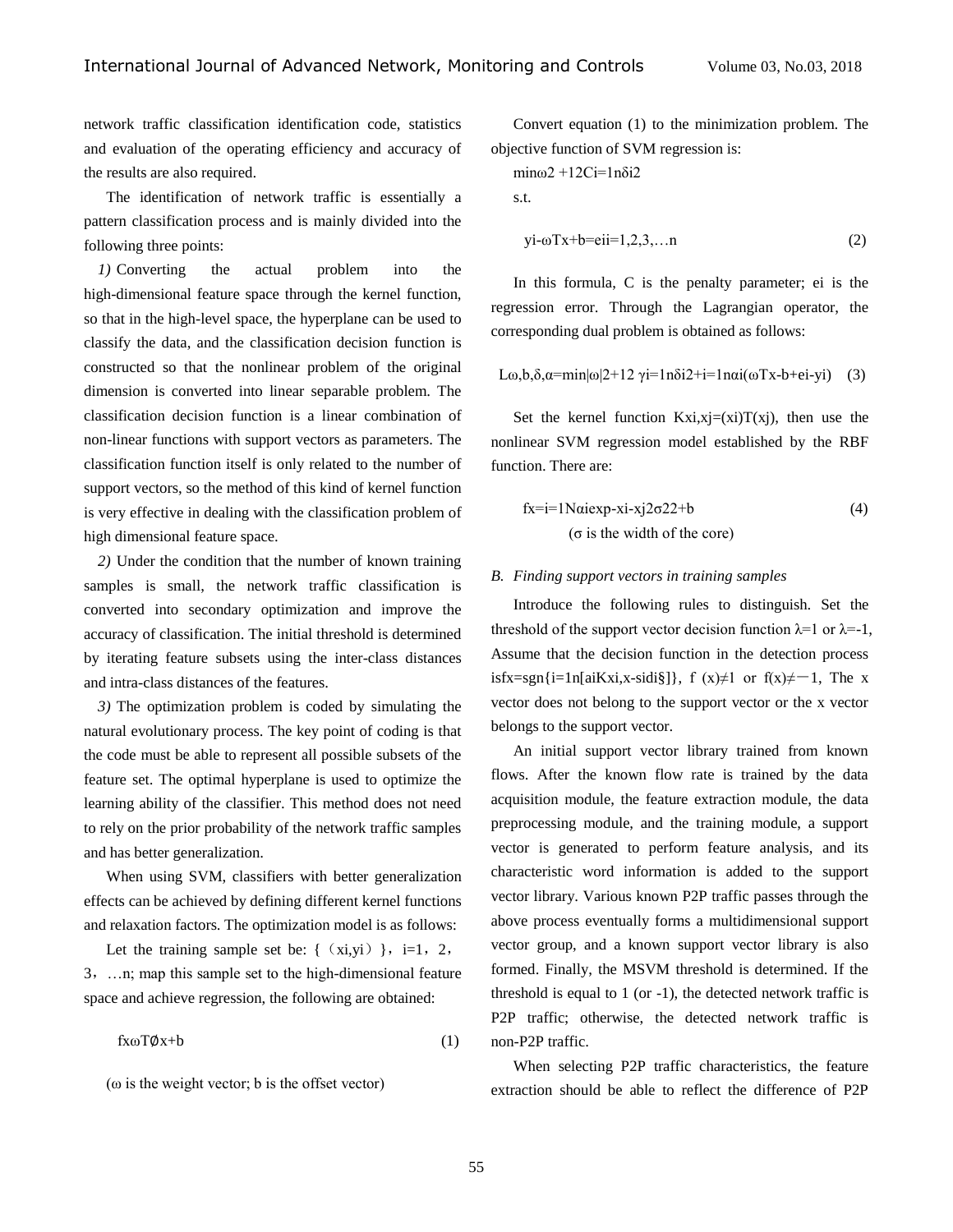traffic as much as possible. Different nodes in the network have different functions: Some nodes function as servers and provide resource transmission services to other nodes in the network. Some nodes function as clients and receive various services provided by the server. The nodes in the P2P network can serve as servers to other peer nodes, and can also serve as clients to receive services provided by other peer nodes. Therefore, node traffic with different functions and providing different services presents different behavior characteristics.

## *C. Support vector machine network traffic identification process*

The network traffic identification based on vector machine is essentially making full use of the powerful capability of SVM to deal with non-linear multi-factor system to mine the internal rules and establish the complex non-linear relationship of network traffic change, so as to achieve accurate network traffic prediction. In the learning and classification process of the SVM model, the selection of kernel functions plays a decisive role in the training and classification performance. At present, several frequently studied kernel functions are: linear kernel, RBF(radical basis function) kernel and Gaussian kernel and so on. In this paper, RBF kernel is selected as the kernel function.

The overall strategy when selecting the kernel function and adjusting parameters is approximately the following

steps: preparing a batch of classified data; splitting the data into two groups: a training group and a test group; using a training group to give a support vector machine for training and learning; The support vector machine predicts the classification of test group data and compares it with the actual classification of the number of test groups, calculates the classification accuracy, replaces the parameters, and then iterates again. If we do not use the cross comparison idea, it is very easy to cause the prediction result to be very good only in the case of a specific input. In other cases, the prediction of the parameter is not stable.

#### *D. P2P traffic classification model based on SVM*

Figure 1 shows the classification framework based on SVM in this paper. This paper firstly extracts and analyzes the traffic to extract several main characteristics of network traffic that are suitable for recognition in the support vector machine. Then, the data is preprocessed, and the known data set for the target problem is set as a training data set, and use an iterative process to train a classification model. The parameters of the model are continuously adjusted by a method of random optimization or analysis, so that it is closest to the actual situation of the training data set. After the model is trained, it can be used to identify unknown samples and dynamically adjust the training sample data by continuously searching for useful training samples to realize the entire network traffic identification based on SVM.



Figure 1. Classification framework based on SVM

Theoretical model

*1)* Collector: Using port mirroring method to collect data from routers and collect data as raw data and preprocess

them. Multiple harvesters can be connected in parallel or in series.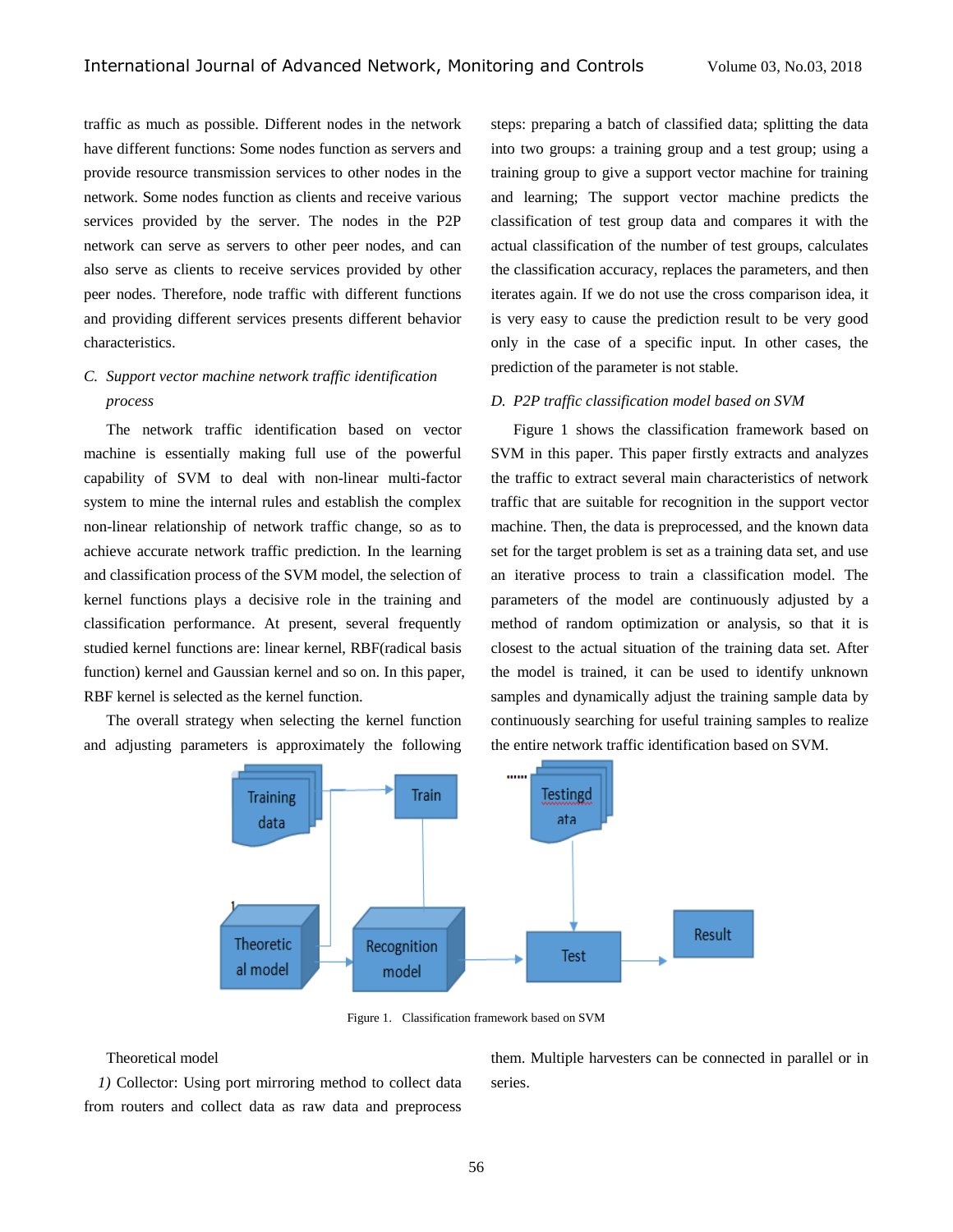*2)* Analyzer: The raw data preprocessed by the collector is subjected to a data feature extraction module to extract the characteristic function parameters. Stored in data warehouse. An analyzer can analyze the data of multiple collectors. After the data is preprocessed, the grid search method can be used to verify the optimal parameters of the RBF kernel function for the training data set. So that the analyzer can accurately predict unknown data.

*3)* After the optimal parameters are determined, the training data set can be trained to obtain the support vector machine model. The extracted parameter data is taken as the feature value of the original data, and the continuous features and discrete features existing in the data are converted, and these heterogeneous data sets are translated into machine-readable values by the data preprocessing module.

*4)* Multidimensional support vectors are generated by the data after SVM training. At the same time, the multidimensional support vectors are formed through the process of different P2P traffic data, and one support vector library is formed.

*5)* Known P2P traffic can get specific P2P type through SVM library. Unknown P2P traffic will be subjected to data preprocessing and SVM training by the data acquisition device and analyzer extraction feature extraction module, and the extracted feature information will be added to the SVM support vector library. After obtaining the specific name of the traffic, it is put into the SVM support vector library and finally identifies the specific P2P traffic.

The initial SVM support vector library is a vector library that is trained by known traffic. When the known traffic is subjected to initial data acquisition and feature extraction, data preprocessing, and SVM training, multidimensional support vectors are generated, multidimensional support vectors are characterized, and their characteristic information is added to the SVM support vector library. Known traffic can also form a multidimensional support vector group through the above process.

#### III. EXPERIMENTS

## *A. Traffic data collection*

Select a network server outlet network traffic to carry on the simulation experiment, take 10ms as the sampling time, select the total number of data packets, uplink traffic ratio, average length, TCP traffic ratio and the ratio of the number of connections and different IP number five traffic characteristics as input data feature information, set up the data set as a training sample set and separate and collate, and preprocess the collected data and normalize it. The collected data samples are shown in Table 1.

TABLE I. COLLECTED DATA SAMPLES

| <b>DataSet</b>  | Time (ms) | <b>Total flow</b> |
|-----------------|-----------|-------------------|
| <b>DataSetA</b> | 1hour     | 2300              |
| <b>DataSetB</b> | 1 hour    | 3020              |
| DataSetC        | 1 hour    | 1831              |
| DataSetD        | 1 hour    | 2290              |
| DataSetE        | 1 day     | 9538              |

Among them, the first four sets of data are used as input data for the training module. DataSetE is used as the data set to be tested. Three support vector machines are constructed here, namely SVM1, SVM2, and SVM3. After training the classifiers SVM1, SVM2, and SVM3, DataSetE was used as the test sample data set, and experimental results were obtained through the SVM classifier.

#### *B. Finding optimal parameters*

The algorithm based on the cross-validation idea is used to select an optimal parameter value C for the RBF kernel function and optimal parameters C and R for the training data set. The labels of the two categories are -1 and 1, which are iterated 51 times. The trained model is saved in the data.Model file. The following information can be obtained from this file: The svm type used for training is c\_svm, the kernel function is the radial basis function RBF, the R value is 0.5, the total number of support vectors is 43, and the value of the decision function constant term B is 0.421. Each type of support vector is 22, 20, 21. After the training is completed, the model can be used for SVM type prediction.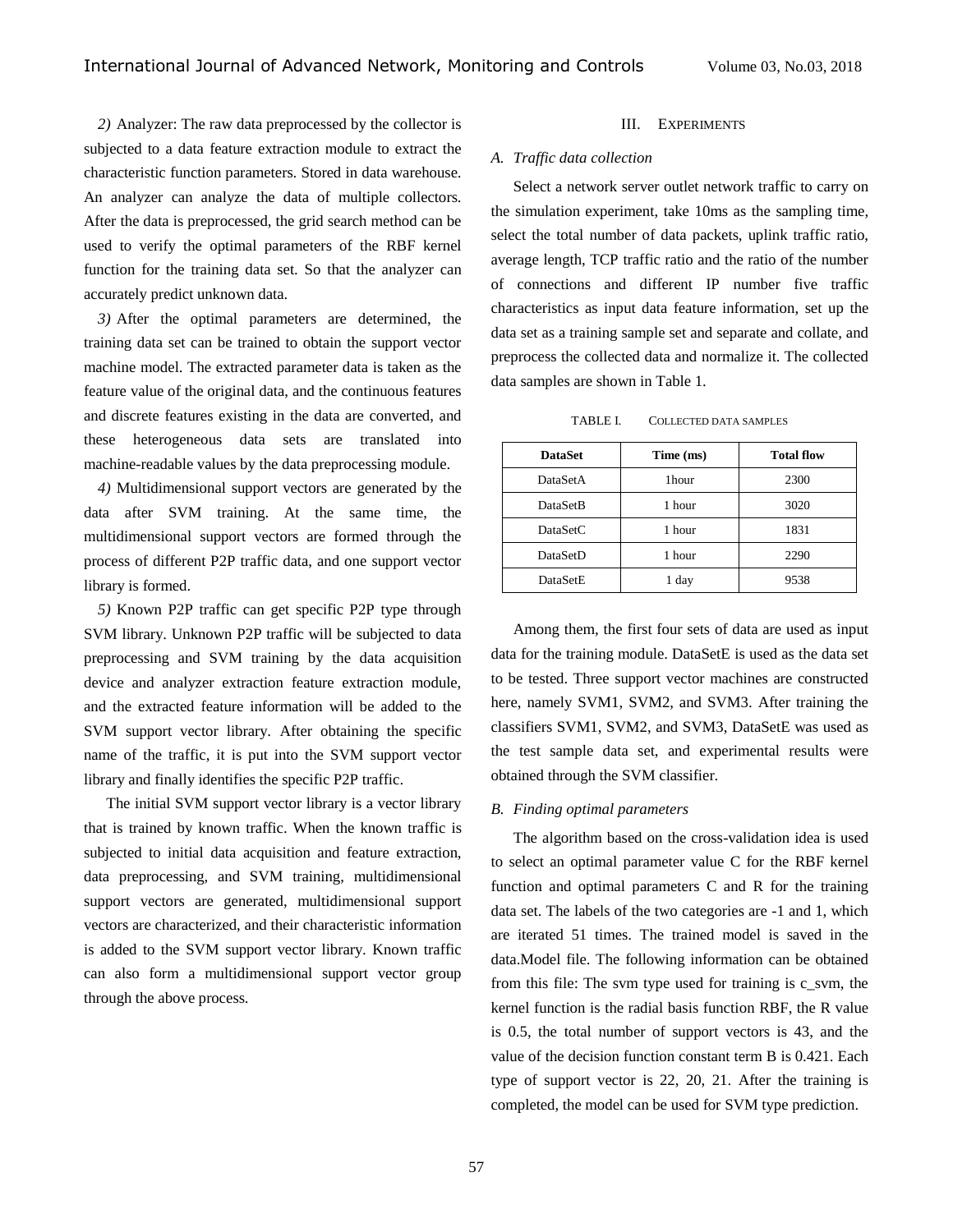Read the file to be predicted, the model file, and then call the function prediction and output the result to a file.

*1)* After cross test the data, the prediction accuracy is 99.31%.

*2)* When choose the best parameters (C, R), If the cross validation method of grid search is not adopted, the result of cross validation is not adopted with the default value of 1. According to the method described above, the prediction accuracy is 93.31% obtained by predicting the unknown data through the obtained model. It can be seen that the choice of optimal parameters (C, R) can improve the prediction accuracy of the results.

*3)* Repeated training and learning. In order to reflect the learning process of SVM, a total of 10 experiments were conducted, by continuously capturing data, the captured data are preprocessed, trained, and predicted. With continuous learning, the accuracy of predictions continues to increase,

reaching 91.12%, 93.42%, 94.67%, 95.34%, 95.56%, 96.78%, 97.12%, 97.23%, 97.31% and 97.65% respectively. It can be seen that multiple learning is conducive to classification judgment. However, the learning process also needs to be controlled. Excessive learning will bring negative effects on classification.

#### IV. DISCUSSION

The model obtained after training can be used for SVM traffic identification. Various P2P traffic and accuracy are identified from packet capture, preprocessing, recognition, learning and training, and compared with the recognition accuracy based on the Bayesian traffic identification model, the recognition method of the SVM has obtained higher accuracy than the original traffic recognition method in practical application.Figure 2 shows the comparison of different traffic models.



Figure 2. Comparison of different models

From Figure 2, we can see that for the four kinds of P2P traffic in this experiment, the classification and recognition rate of this classifier is all above 90%, so the effect of this

MC-SVM classifier on application layer classification of P2P traffic is very good.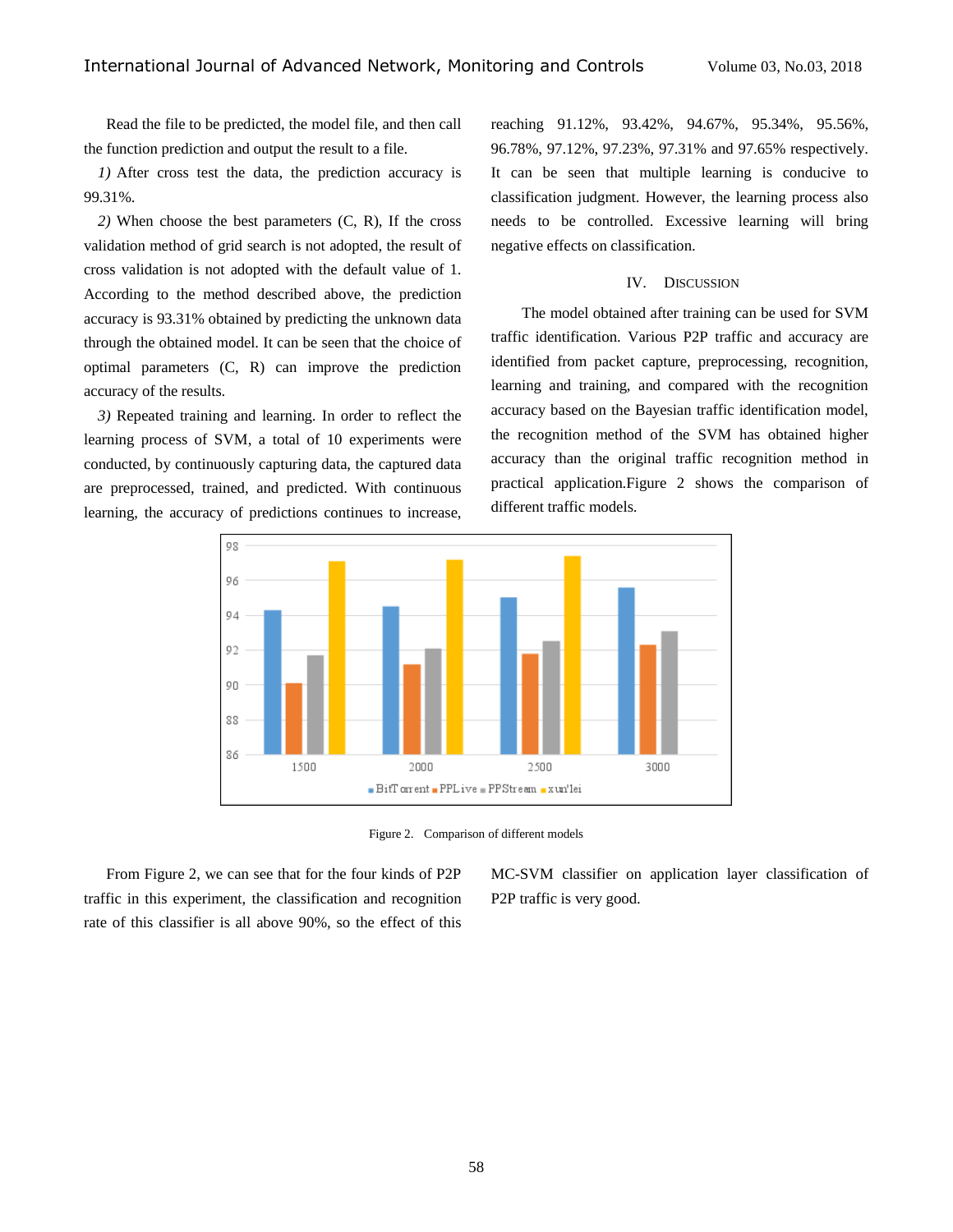

Figure 3. Comparison of stability between Bayesian and SVM

Figure 3 is by using a P2P traffic recognition model based on Bayesian and SVM. With the increase of training data sets, the average classification accuracy can still maintain a certain stability, and the accuracy of recognition reaches 97. 8%. It can be seen that the recognition method of SVM has higher accuracy than the original traffic recognition method in practical application.

#### V. CONCLUSIONS

SVM algorithm is suitable for nonlinear time series modeling and prediction, so it can well identify the trend of network traffic changes. This paper conducts empirical experiments on the actual data of network traffic. The results show that, compared with the commonly used prediction methods, the recognition model based on SVM can solve the traffic identification. At the same time, it can identify the unknown and large traffic P2P types, and has good effect on the identification of encrypted P2P traffic, and has higher prediction accuracy and better adaptability.

#### ACKNOWLEDGEMENTS

Fund support: National natural science foundation, ResearchonSub-NyquistSamplingofshortpulsesbasedXampli ngunderGaborFrames, [61501493]; Shaanxi Education Department Special Fund, Projectnumber: Shaanxi Education Finance[2013] 23.

#### **REFERENCES**

- [1] Schulze H, Mochalski K. Internet study 2007[J]. Ipoque Gmbh, 2007.
- [2] Madhukar A, Williamson C. A Longitudinal Study of P2P Traffic Classification[C]// IEEE International Symposium on Modeling, Analysis, and Simulation of Computer and Telecommunication Systems. IEEE, 2006:179-188.
- [3] Ma J, Levchenko K, Kreibich C, et al. Unexpected means of protocol inference[C]// ACM SIGCOMM Conference on Internet Measurement. ACM, 2006:313-326.
- [4] Moore A W, Papagiannaki K. Toward the accurate identification of network applications[C]// International Conference on Passive and Active Network Measurement. Springer-Verlag, 2005:41-54.
- Haffner P, Sen S, Spatscheck O, et al. ACAS: automated construction of application signatures[C]// ACM SIGCOMM Workshop on Mining Network Data. ACM, 2005:197-202.
- [6] Huang K, Zhang Q, Zhou C, et al. An Efficient Intrusion Detection Approach for Visual Sensor Networks Based on Traffic Pattern Learning[J]. IEEE Transactions on Systems Man & Cybernetics Systems, 2017, PP(99):1-10.
- [7] Yuan R, Li Z, Guan X, et al. An SVM-based machine learning method for accurate internet traffic classification[J]. Information Systems Frontiers, 2010, 12(2):149-156.
- [8] I ANA. Internet assigned numbers authority [EB  $\diagup$  OL]. http: //www.iana.org/assigu mens/port-numbers.
- [9] Spatscheck O, Sen S, Wang D. Method and apparatus for automatically constructing application signatures: US, US 7620807 B1[P]. 2009.
- [10] Yang C S, Liao M Y, Luo M Y, et al. A Network Management System Based on DPI[C]// International Conference on Network-Based Information Systems. IEEE Computer Society, 2010:385-388.
- [11] Hartigan J A, Wong M A. Algorithm AS 136: A K-Means Clustering Algorithm[J]. Journal of the Royal Statistical Society, 1979, 28(1):100-108.
- [12] Liu H, Yu L. Yu, L.: Toward Integrating Feature Selection Algorithm for Classification and Clustering. IEEE Transaction on Knowledge and Data Engineering 17(4), 491-502[J]. IEEE Transactions on Knowledge & Data Engineering, 2005, 17(4):491-502.
- [13] Pedro S D S. Collective intelligence as a source for machine learning self-supervision[C]// International Workshop on Web Intelligence & Communities. ACM, 2012:5.